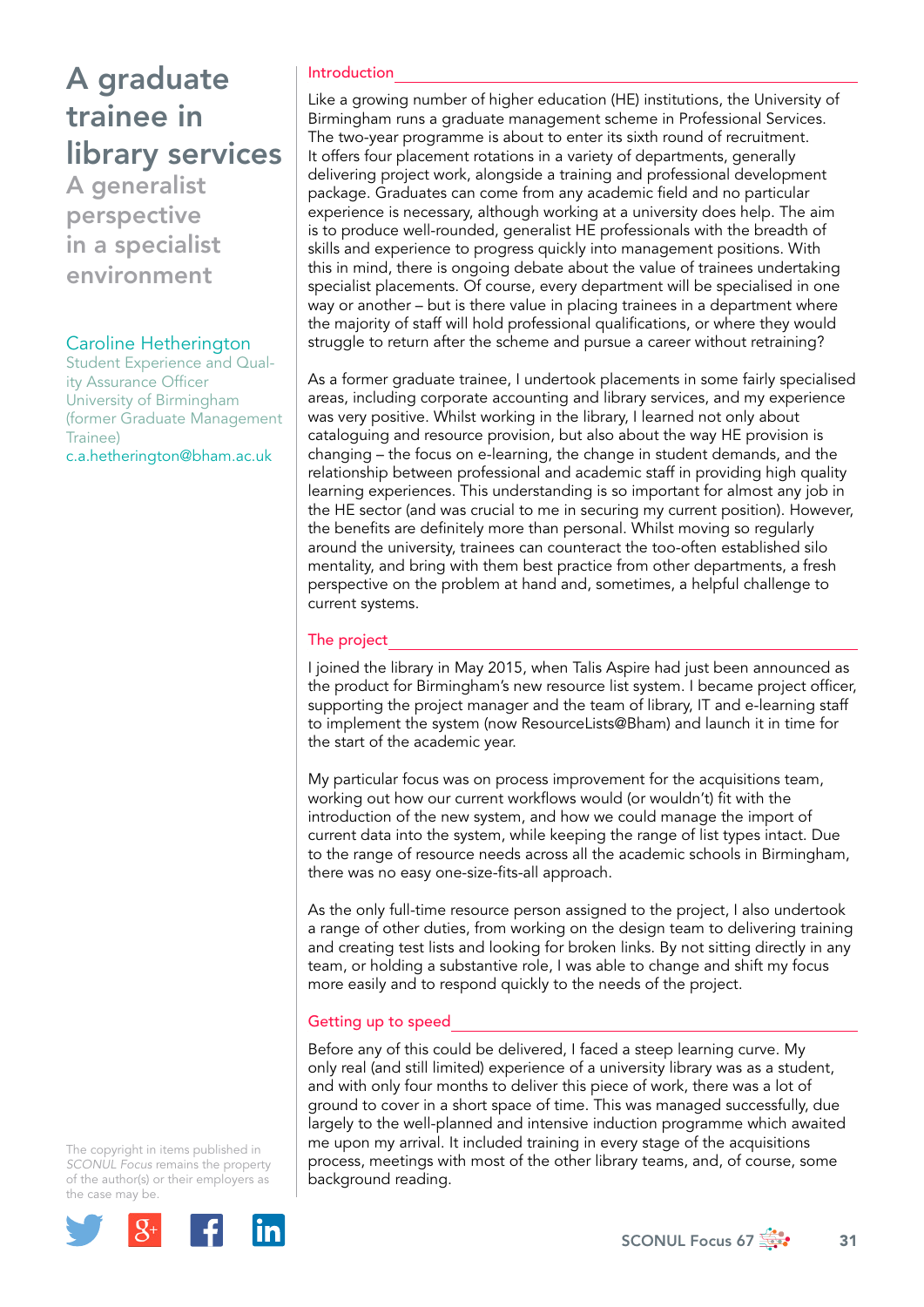# A graduate trainee in library services

A generalist perspective in a specialist environment

All of this was focused on the task at hand and relevant to the resource lists project. Wider context was helpful, and in some cases necessary: making changes to acquisitions processes would have a knock-on effect across the library. Nevertheless, it was important for my supervisors and I to recognise how much I needed to know. In some cases, an overview of the department and a contact person for future queries was enough to get by, whereas in others I needed a more thorough grounding. As the placement progressed, my knowledge of the most relevant topics developed, and I was able to recognise what I needed to know to deliver the project successfully. I never came close to becoming an expert, or a library professional, but this had never been the intention.

#### Bringing a fresh perspective

Busy teams often lose the opportunity to step back, examine the way they work and explore how they could improve. There is also a commonly held belief that one needs to be an expert in an area to understand team needs and contribute meaningful suggestions for improvement. However, as my project demonstrated, the opposite is very often true. This approach is encouraged at Birmingham, with general support / consultancy services offered by the projects office, the strategic change team and the coaching academy.

As the major part of my placement centred on improving current workflows, I did make sure I understood how things worked and organised a processmapping workshop with the team. Not only did this help me, but it was also a good opportunity for everyone to think about how they worked. As the non-expert, I kept asking questions – 'Why do we do it this way?' 'What happens next?' 'What if this should happen instead?' Some of these questions may have been too obvious for anyone else to ask, but some prompted real discussion. Getting people to start thinking about the reasons behind the current processes made clear to me where there really was room to change and improve, and where some systems were ingrained but not always as efficient as they could be.

For example, one of the very first things that struck me was the complexity of some paper-based ordering systems, which could be moved online. The current process was not widely understood outwith the team, whose priority was processing the high volume of orders on time. Because of this, there was limited understanding of the other options available, and whether the particular needs of the team could be met through a web-based system. The risk of changing anything and consequently delaying orders, or making mistakes, was obviously a concern. However, from my previous placement in the university finance office, I had experience of using shared mailboxes and collaborative working spaces such as Sharepoint to do equally complex tasks, and still maintain a system for authorisation and accountability. By observing the team working during peak time, I was able to make suggestions for process improvement to be implemented at a quieter point in the year. This wouldn't have been possible for any member of the team to do – there was simply no time.

#### Impact

The work I contributed to the resource lists project has had a positive impact on the library. ResourceLists@Bham was launched for the 2015–16 academic year and usage has been steadily increasing. After the placement ended, I was also able to use my graduate scheme presentation to the university senior management team to raise the profile of the project amongst the colleges and promote further engagement.

The copyright in items published in *SCONUL Focus* remains the property of the author(s) or their employers as the case may be.



Within the acquisitions team, the process-mapping exercise was an important step in preparing the team for the changes that the ResourceLists@Bham system would bring. In the short term, we did make adjustments to start using